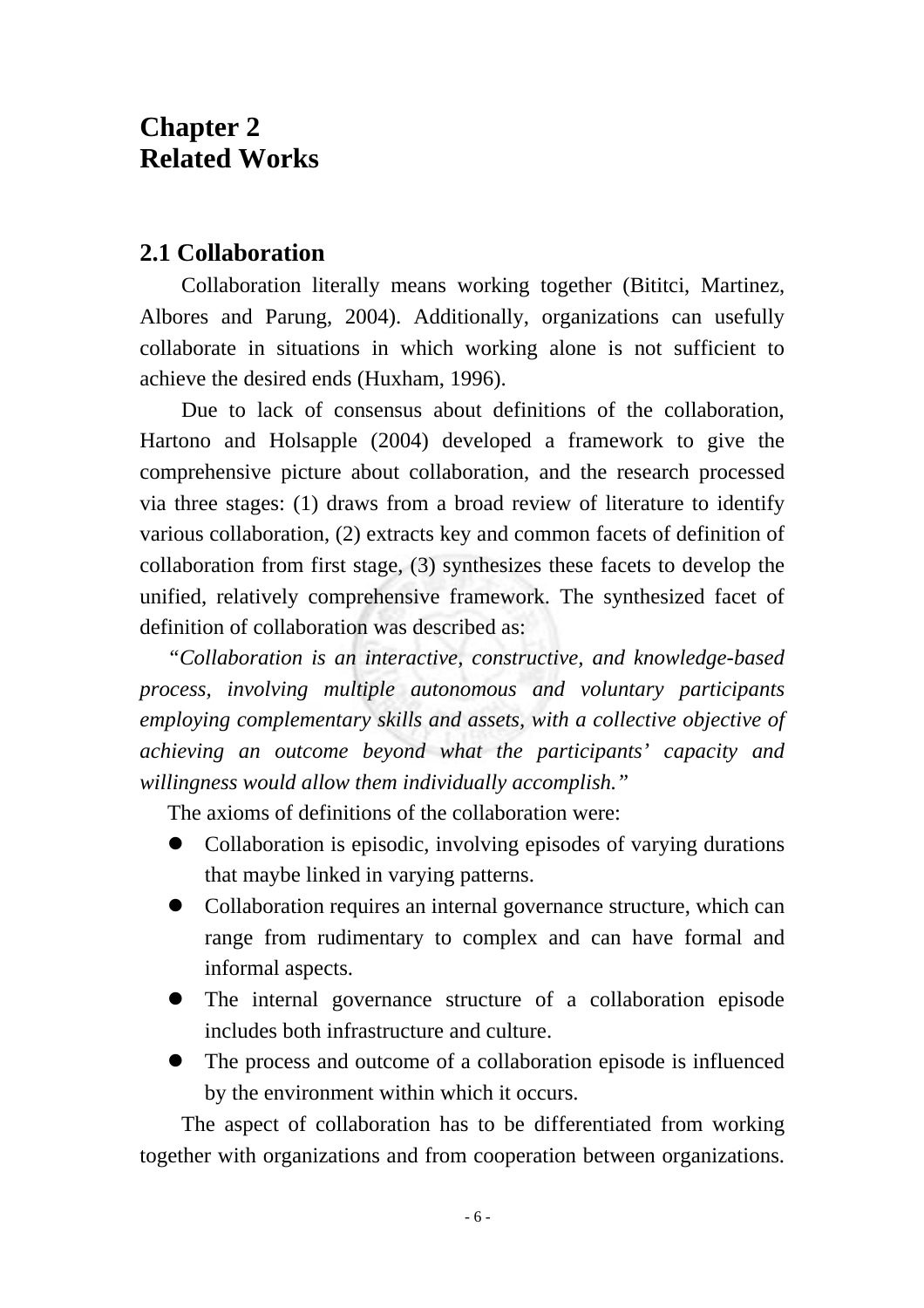The definition of collaboration in Merriam-Webster was "actors (humans or organization) work together by extensive information exchange largely supported by information technology, and this may happen even under conditions of different goals of actors and does not need a strong existing relationship between actors". Furthermore, compared to the definitions of cooperation, they entail the idea of working together, but collaboration might be possible in short phases, without strong relationships and without common interests.

To construct collaboration between participants within the communities has to follow specific steps. Hartono (2004) synthesized definitions, coupled with attendant axioms, then succinctly summarized important elements or ingredients of collaboration, and proposed five common phases (see Fig. 2.1), to construct collaboration episode.



Fig. 2.1 The collaboration phases

The collaboration phases were briefly described as follows:

Goal or purpose recognition: The phase takes place when a candidate participant found new business opportunities that he can not explore it individually but can achieve it by collaborating with other parties.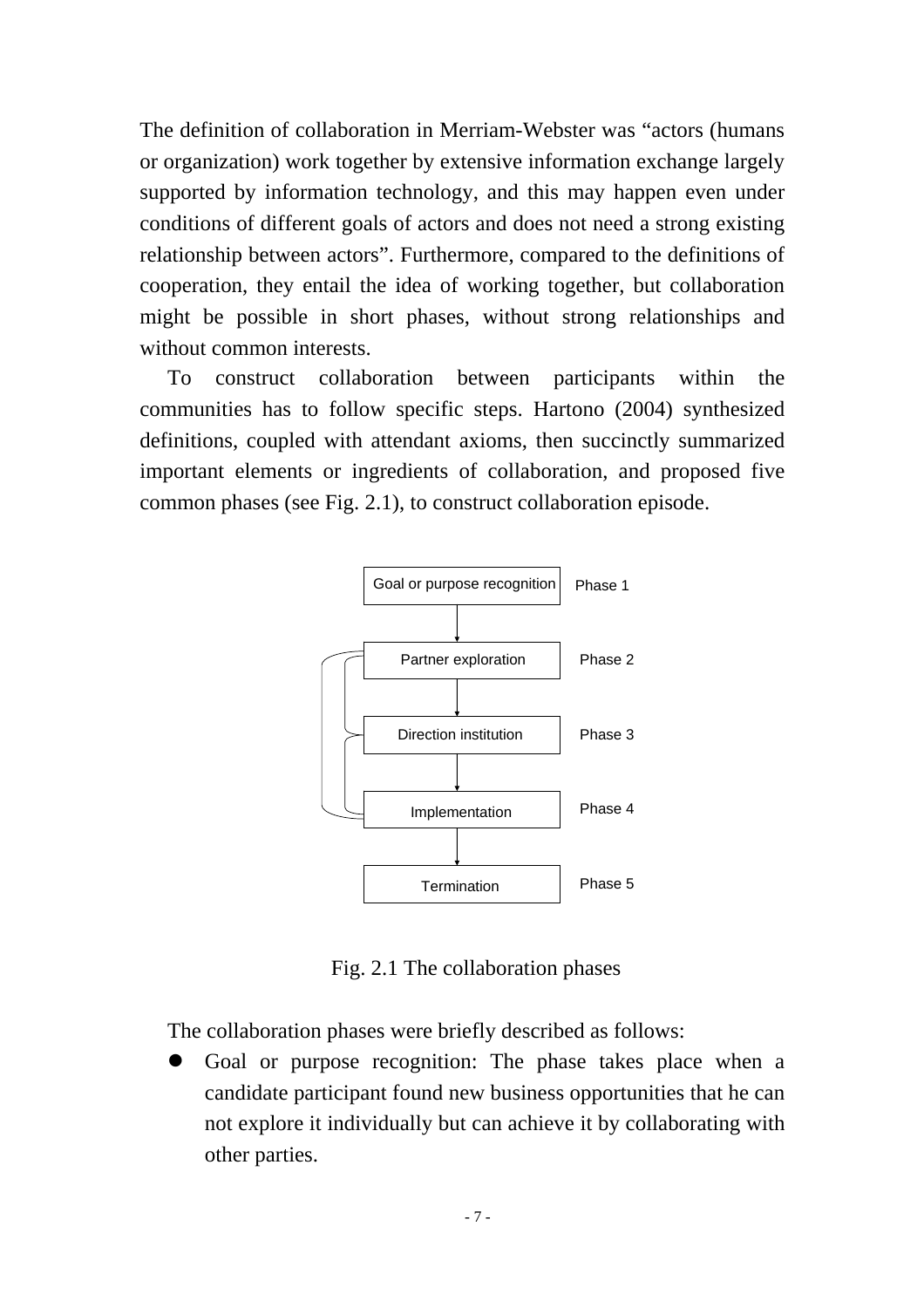- Partner exploration: After recognizing a business opportunity for collaboration, the candidate participant searches for right partner, with compatibility and complementary skills between them, to take advantage of the opportunity.
- Direction institution: After determination of right partners, collaborating participants negotiate to agree upon collective culture, infrastructure, and objectives.
- Implementation: The participants perform their tasks based on the agreed infrastructure and culture to realize the agreed collective objective. Within a collaboration episode, participants retain their autonomy.
- z Termination: When collaborative participants attain their collective objective or with intolerable conflicts they can not resolve, the collaborative episode terminate.

The concept of virtual enterprise (VE) was one of the latest organizational strategies in the manufacturing. Each member of the VE brings to the collaboration his core competencies relevant to the mission and concentrates on those areas where it may have a unique competitive advantage. In other words, the success of the objective depends on all participants collaborating as a synergetic unit; due to each one contributes his strengths or core competence to the VE (Mikhailov, 2002).

The lifecycle of new VE, similar with the collaboration phases previously mentioned, was identified by Kanet, Faisst and Mertens (1999) such as: (1) identification phase, (2) formation phase, (3) design phase, (4) operation phase, and (5) dissolution phase. First, during the identification phase, an intelligent agent might search and recognize the market opportunities, planning a formation of a new VE. Second, the main objective during formation phases is to identify suitable partners to perform these tasks; accordingly, the agent could search in his internal database or to perform an Internet search into public databases and on-line catalogues. Third, the tasks during design phase include the design of new products, development of all material and information flows etc. Fourth, during the operation phases, the agents execute the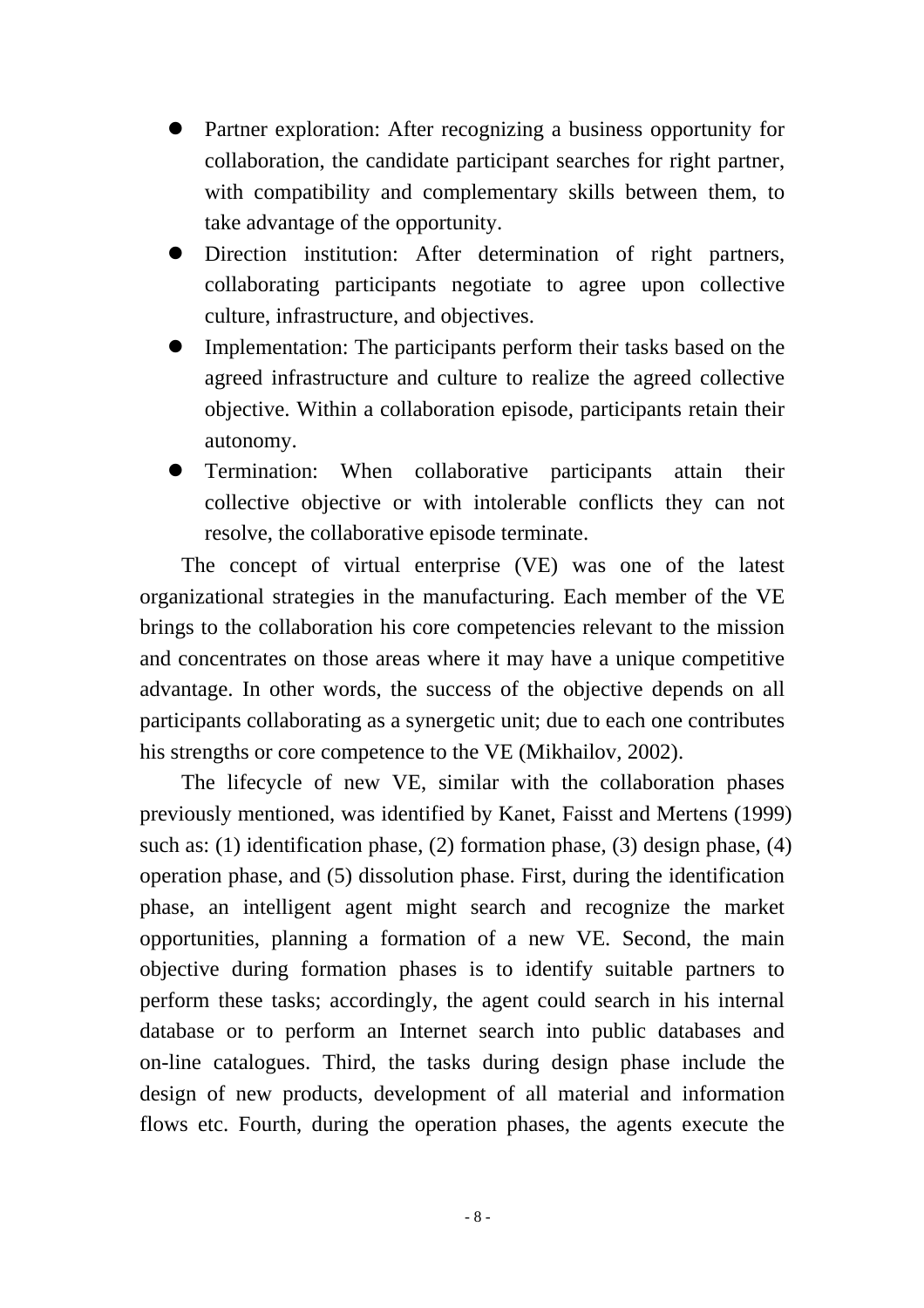partner's operational plans. Finally, when the mission of opportunities was achieved, then the VE smoothly dissolves.

# **2.2 Collaborative Supply Chain**

# **2.2.1 The Evolution of Supply Chain**

The rapid evolution of conventional supply chain and outsourcing practice means that tasks are increasingly performed by autonomous teams of a few people or small and medium enterprises (SMEs) that are set up as independent contractors or small firms and linked by a network. Moreover, the emerging paradigm of collaborative networked organization (CNO), as virtual enterprise/organization (VE/VO), fundamentally alters the organization of commercial industry, culture and social activities (Camarinha-Matos and Torre, 2004). Such organizations are generally temporary and project-based, and are most common in manufacturing design, in software development and the film industry. These networks of organizations can support SMEs to identify and explore new business potentials, in order to boost innovation and raise their knowledge.

Three distinguished types of CNO were identified and gains more attention (Camarinha-Matos and Torre, 2004) as:

- Type A: It's based on a long-term partnership of SMEs with one dominant partner. Further, the dominant partner owns the core knowledge, trademark, and logo etc., and plays a decisive role in defining the cooperation rules.
- Type B: It is oriented towards a dynamic project-based partnership, such network of organizations do not have a dominant element. Negotiation represents the main principle of decision-making in this type of CNO.
- Type C: It is base on temporary partnerships aimed by one organization to explore short-term market opportunities among SMEs. In other words, SMEs in such networks usually joint temporarily and very often occasionally, to meet a certain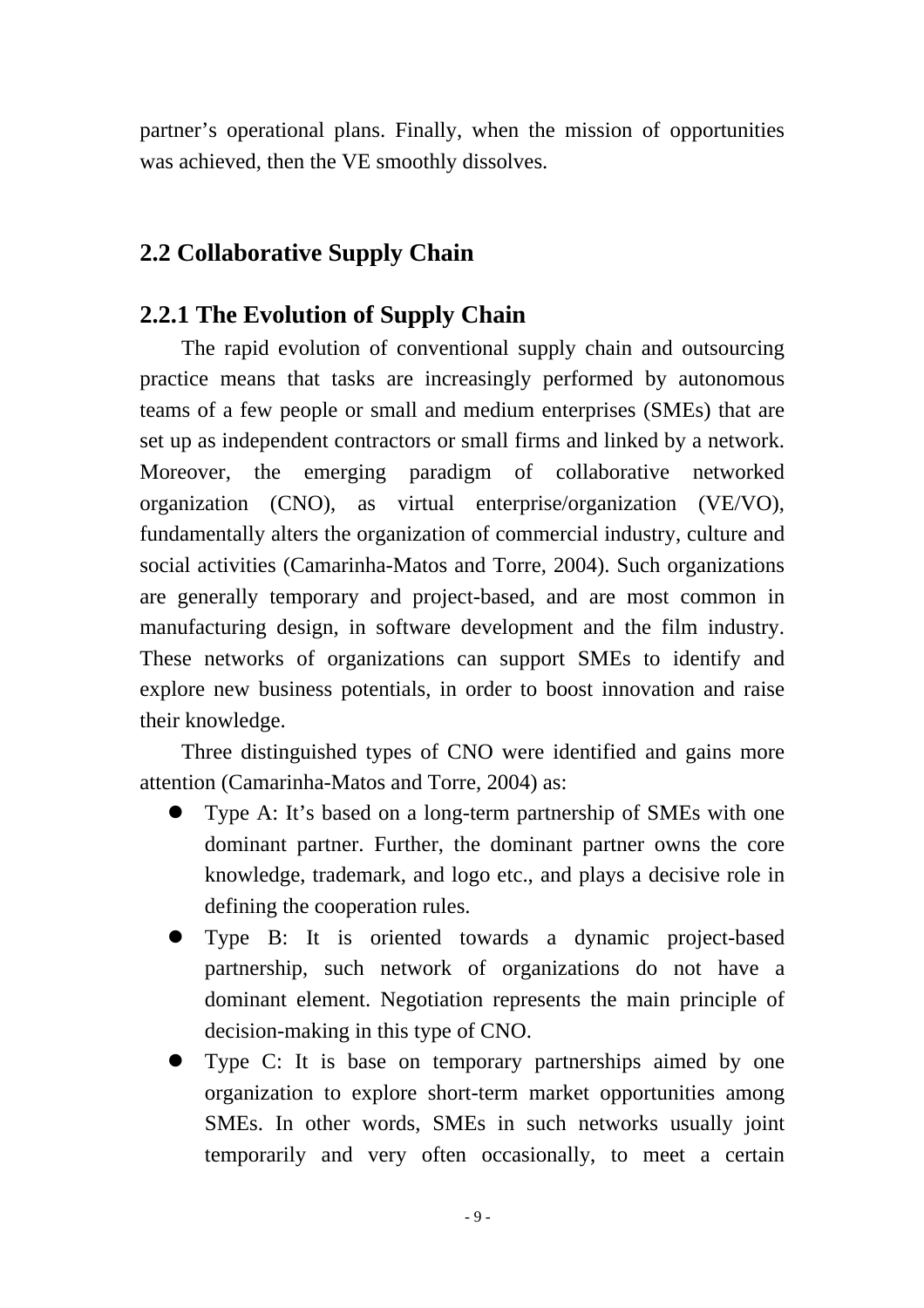short-term goal.

The background and scenario of the RBPS model in this study was based on the type C of CNO previously mentioned that the enterprise has to identify the partners with high level of initial trust for exploring new business opportunity in the temporary partnerships and project-based manner; additionally, the RBPS model provided an effective way to assist the enterprise to select a partner with excellent competence, predictability and goodwill in a multi-industries and distributed environment.

As in a new business era, supply chain management (SCM) is considered as a medium for achieving short-term economic benefits and gaining long-term competitive advantages. Therefore, Folinas et al. (2004) developed a framework for identifying and analyzing the various types of SCM ranging from the initial efforts towards optimizing isolated business functions internally to the creation of virtual enterprise network. The framework includes four types: (1) core logistics activities efficiency, (2) coordination of internal organizational process, (3) inter-enterprises of business exchanges, (4) establishment of dynamic networks between organizations (see Fig. 2.2).



Fig. 2.2 The evolution of supply chain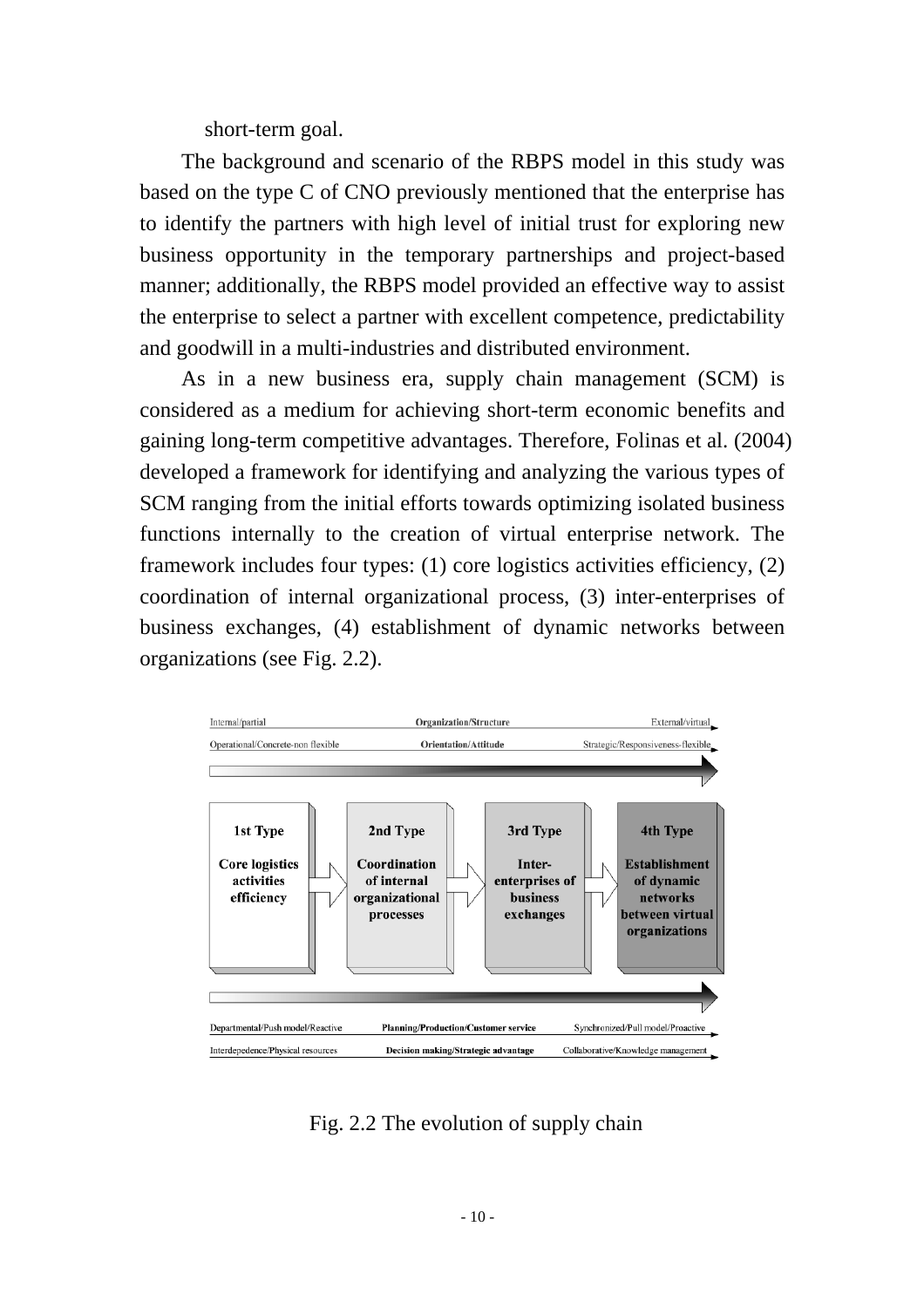The first two types (as  $1_{st}$  and  $2_{nd}$  types) relate to a single enterprise (internal). While the last two types (as  $3<sub>rd</sub>$  and  $4<sub>th</sub>$  types) relate to a cluster of enterprises (external), and they both focus on key factors like data and information exchange, high inter-enterprise transparency, and integrated demand forecasting, planning and scheduling. But key factors such as broad-based collaboration, dynamic network of organizations, high trust, and long-range relationships are limited in the third type but are important in the fourth type.

American Manufacturing Research (AMR) Inc. divided SCM into two parts: (1) supply chain planning (SCP), and (2) supply chain execution (SCE); in addition, the former being more strategic and tactical, and the latter being more tactical and operational (AMR, 2000a, 2000b, 2000c). As noted by the Supply Chain Operations Reference (SCOR) model, the excellent model to provide the necessary overview and classification of collaborative arrangements, the planning process includes sales and operations planning, demand forecasting, supply planning, production scheduling etc., spans all other processes, making it the fundamental linkage of loaning, sourcing, monitoring, and control. Besides, Rudberg, Klingenberg and Kronhamn (2002) introduced collaborative performance management as the elements into the collaborative planning, for examining performance metrics was regarded as crucial in collaborative settings to get feedback on performance from both individual members and the supply chain as a whole.

Bititci et al. (2004) developed a framework to describe different stages of maturity of collaboration in supply chain and categorized as:

- 1. Ad hoc: Collaboration does not go beyond the traditional customer supplier relationship.
- 2. Defined and linked: Collaboration focuses on operational issues and limited to collaborative planning, forecasting, and replenishment (CPFR) of materials and capacities.
- 3. Integrated and extended: Collaboration at a strategic level where integrated and coordinated strategies lead to strategic synergy.

The relationships between supply chain members are categorized by AMR (1998), and they have been identified as Table 2.1.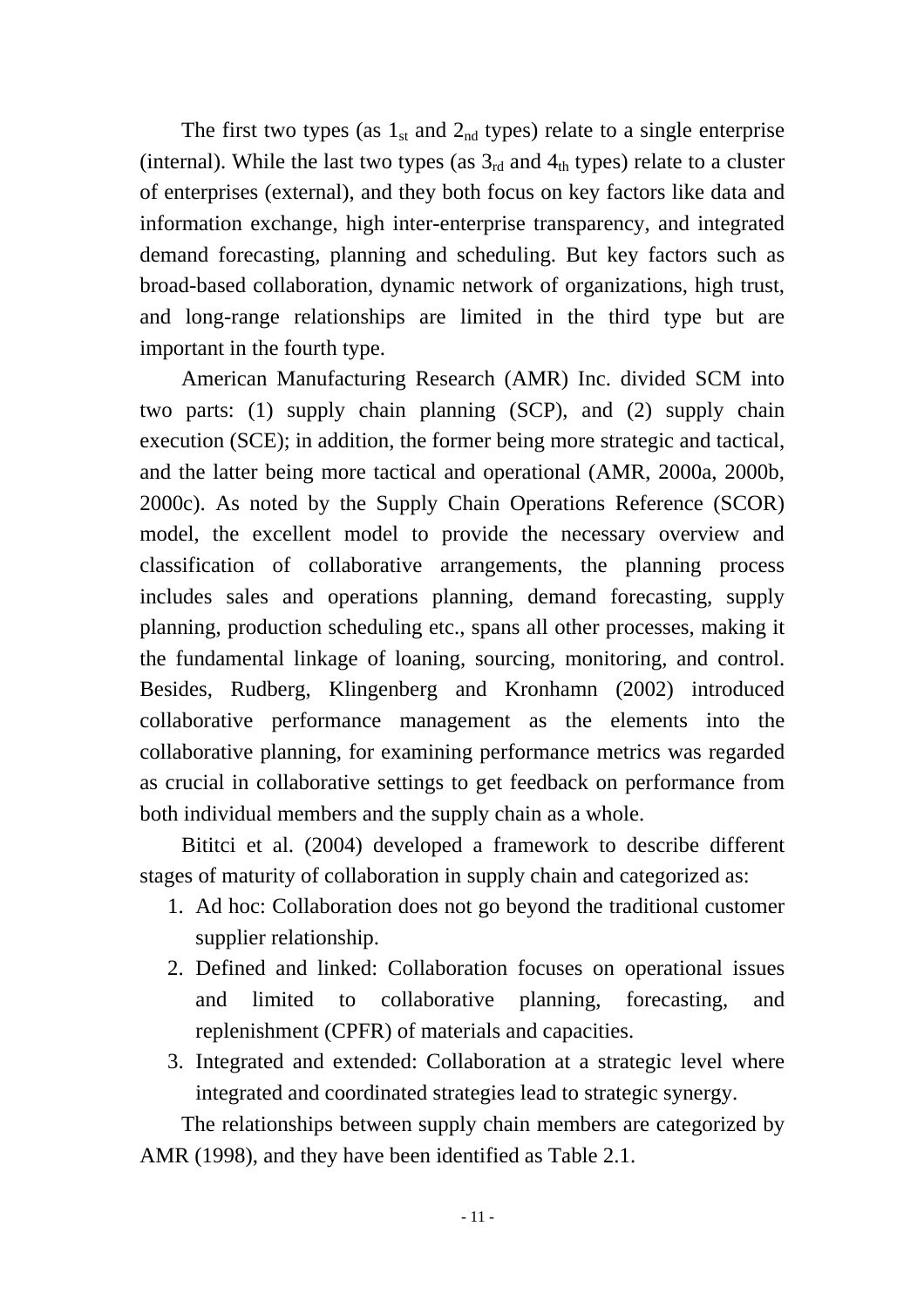| <b>Partner</b><br><b>Relationship</b> | <b>Description</b>                                                                       | <b>Supply Chain</b><br><b>Integration Support</b>                                                     | <b>Types of Electronic</b><br><b>Information Included</b>                                                                   |
|---------------------------------------|------------------------------------------------------------------------------------------|-------------------------------------------------------------------------------------------------------|-----------------------------------------------------------------------------------------------------------------------------|
| <b>Transactional</b>                  | Computer-to-computer<br>transmission of fixed<br>structure transactional<br>information. | No support of<br>●<br>synchronized planning.<br>Supports synchronized<br>execution.                   | Purchase orders.<br>Invoices.<br>Order acknowledgement.<br>Shipment notices.<br>Load tendering.                             |
| <b>Information</b><br><b>Sharing</b>  | Trading partner<br>information-sharing and<br>exchange.                                  | Supports synchronized,<br>but independent<br>planning.<br>Minimum support of<br>integrated execution. | Order status.<br>$\bullet$<br>Shipment tracking.<br>Sales forecasts.<br>Production schedules.<br>Inventories.               |
| <b>Collaborative</b>                  | Trading partner joint<br>development of plans.                                           | Supports joint<br>synchronized planning.<br>Minimum support of<br>integrated execution.               | New product plans.<br>Product design and technical<br>specs.<br>Product packaging.<br>Demand plans.<br>Replenishment plans. |

Table 2.1 The supply network relationships

The partner relationships were described as follows:

- 1. Transactional relationship: Transactions within a buyer-seller relationship involve the activities conducted to execute the buyer's purchase of a commodity. Thus, the information transmitted among supply chain members just for executing a purchase, it includes purchase orders, invoices, and transfer funds etc.
- 2. Information sharing relationships: In this relationship, partners are given access to a system that has shared information in it, or partners transmitted information to another partners, additionally, since partners receives the information as-is and are not providing feedback. This type of relationship only supports independent planning done by each participant, rather than joint-planning.
- 3. Collaborative relationships: Collaborative efforts enable trading partners to work together to better understand future demand and to put plans in place to satisfy it profitably. Furthermore, in this type of relationships, information is not just exchanged and transmitted, but is also jointly developed by the buyer and with the seller.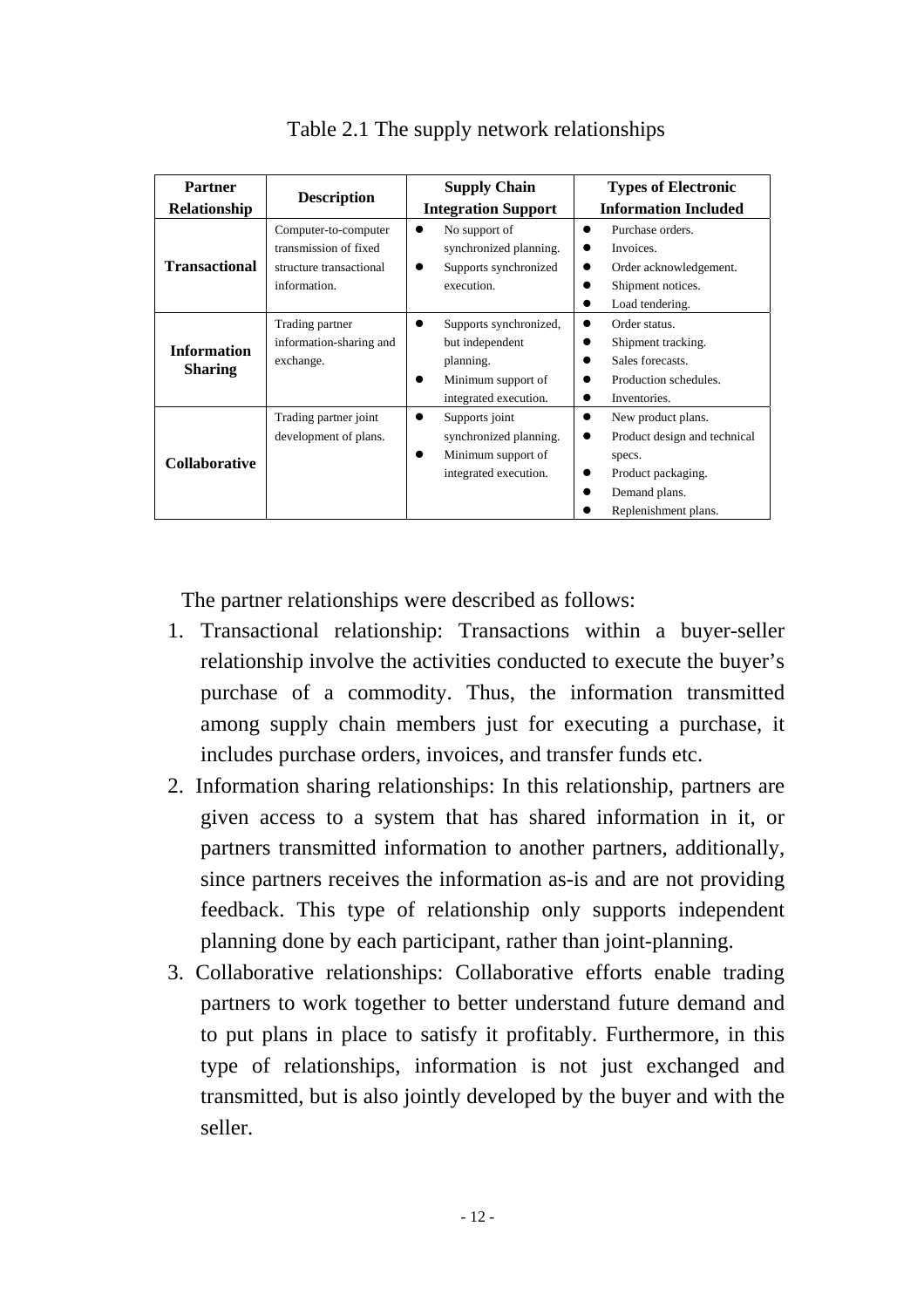#### **2.2.2 CPFR**

In 1995, the concept of Collaborative Planning, Forecasting, and replenishment (CPFR) was introduced in connection with a pilot project includes firms like Wal-Mart, SAP etc.; subsequently, the organization Voluntary Inter-Industry Commerce Standards (VICS) developed a nine-step processes model as a guideline for CPFR collaboration (VICS, 2002). VICS defines CPFR as:

*A collection of new business practices that leverage the Internet and electronic data interchange in order to radically reduce inventories and expenses while improving customer service.* 

Skjoett-Larsen, Thernoe and Andresen (2003) defined CPFR or collaborative relationships as:

*Collaboration where two or more parties in the supply chain jointly plan a number of promotional activities and work out synchronized forecasts , on the basis of which the production and replenishment processes are determined*.

ECR Europe (2002) defined CPFR as:

*A cross-industry initiative designed to improve the supplier/manufacturer/retailer relationship through co-managed planning processes and shared information.* 



Fig. 2.3 Three levels of CPFR

Noekkentved (2000) argued that the SCOR model tells us what processes include in collaboration, and the VICS's guide on CPFR tells us how to do it. Furthermore, Skjoett-Larsen et al. (2003) developed a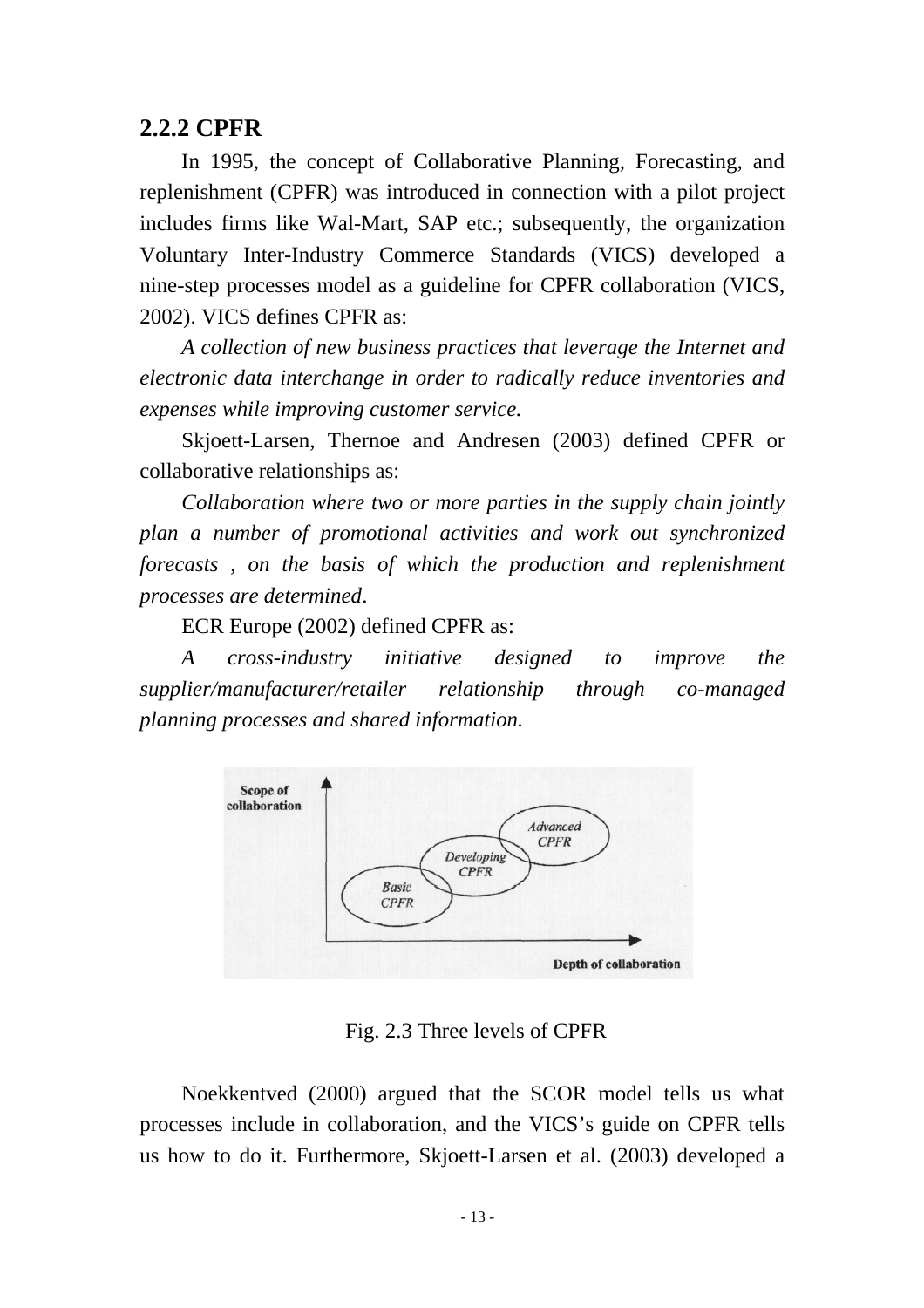framework that CPFR was divided into three levels based on the scope and depth of collaboration (see Fig. 2.3).

First, the basic CPFR collaboration, the starting point of all collaborative initiatives, only involves few business processes and a limited integration among trading partners; therefore, the parties with this type of collaboration neither coordinate nor synchronized the process. Second, the developed CPFR collaboration is characterized by increased integration in several collaboration domains. Moreover, the supply chains actors enter into this type of collaboration have a network approach; focus on frequent exchange of information and generation of trust in the relationships. Finally, the advanced CPFR collaboration not only focuses on the information exchange, but also deals with synchronizing the dialogue among the parties. In addition, this type of collaboration has been expanded to coordinate processes with forecasting, replenishment, and planning.

The benefits of adopting CPFR are considered as strong incentives for organizations to implement the concept; moreover, these benefits include more predictable order cycles, reduced costs, smaller shipments, more frequent deliveries, accuracy of information, fewer stock outs, improved reliability of deliveries, increased customer service etc. (Barratt and Oliveira, 2001). While individual enterprise, such as Walt-Mart, successful implementations of CPFR has been reported, there are not yet been the widespread adoption that was originally hoped for.

The challenges of collaboration implementation have been extensively discussed in literatures. Fliedner (2003) summarized several anticipated and actual obstacles to implement CPFR, they are: (1) lack of trust in sharing sensitive information, (2) lack of internal forecast collaboration, (3) availability and cost of technology/expertise, (4) lack of information sharing standards, etc. McCarthy and Golicic (2002) pointed out the factors, like substantial cost of investment, lack of adequate technology and software etc., are barriers that have prohibited its anticipated widespread adoption. Additionally, besides the factors of IT, Skjoett-Larsen et al. (2003) indicated the barriers of a more organizational nature, such as issues of trust, lack of discipline and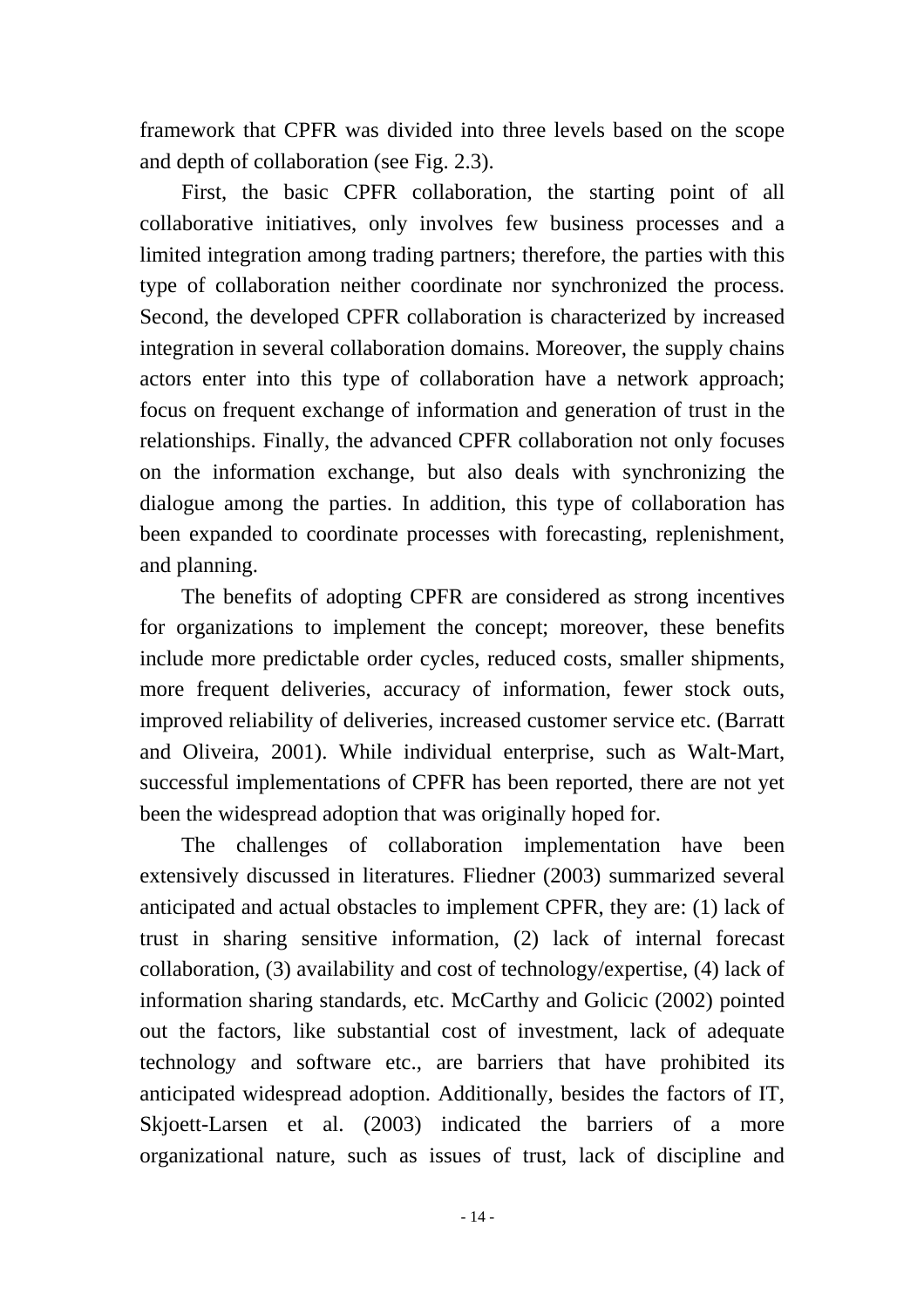collaborative goals in relation to the partners. Barratt and Oliveira (2001) summarized literature reviews, and denoted "trust and sharing by adversaries is one of the notable barriers to implement CPFR". Likewise, Folinas et al. (2004) emphasized that "high trust" is an important factor between customer and partner relationships. To summarize the concepts aforementioned, "trust" among collaborative partners is a critical factor to successfully implement collaborative supply chain, but this issue in commerce of B2B relationships remains under-explored (Saunders, et al., 2004). For this reason, the RBPS model of this study focuses on the B2B commerce environment that the enterprise may identify trusted partners with excellent behavior to collaborate with.

# **2.3 Partner Selection in Supply Chain**

Partner selection is crucial in supply chains, just as it is important as selecting a suitable partner for marriage (Ireland, 2005). To select partners in CPFR, Ireland also reminded us: "Not all of our trading partners are very collaborative, and you have to pick your collaborative trading partners wisely and ensure that you minimize your risks of failure". Based on this notice, some keys about picking collaborative trading partners are:

- To pick a strategic partner: collaborate with the 20 percent of your trading partners, with which you do 80 percent of your business.
- To pick a trading partner that has already executed successful supply chain collaboration programs: if the trading partner has already done collaboration before, your chance of success is fairly high.
- $\bullet$  To pick a trading partner that believes in a win/win relationship: if both trading partners see the need to support and measure joint performance goals and scorecards, it may have the potential for a winning combination.

The issues about trusted partner selection were discussed in the Collaborative Network Organization (CNO) environment; accordingly, Camarinha-Matos and Afsarmanesh (2003) proposed a VE breeding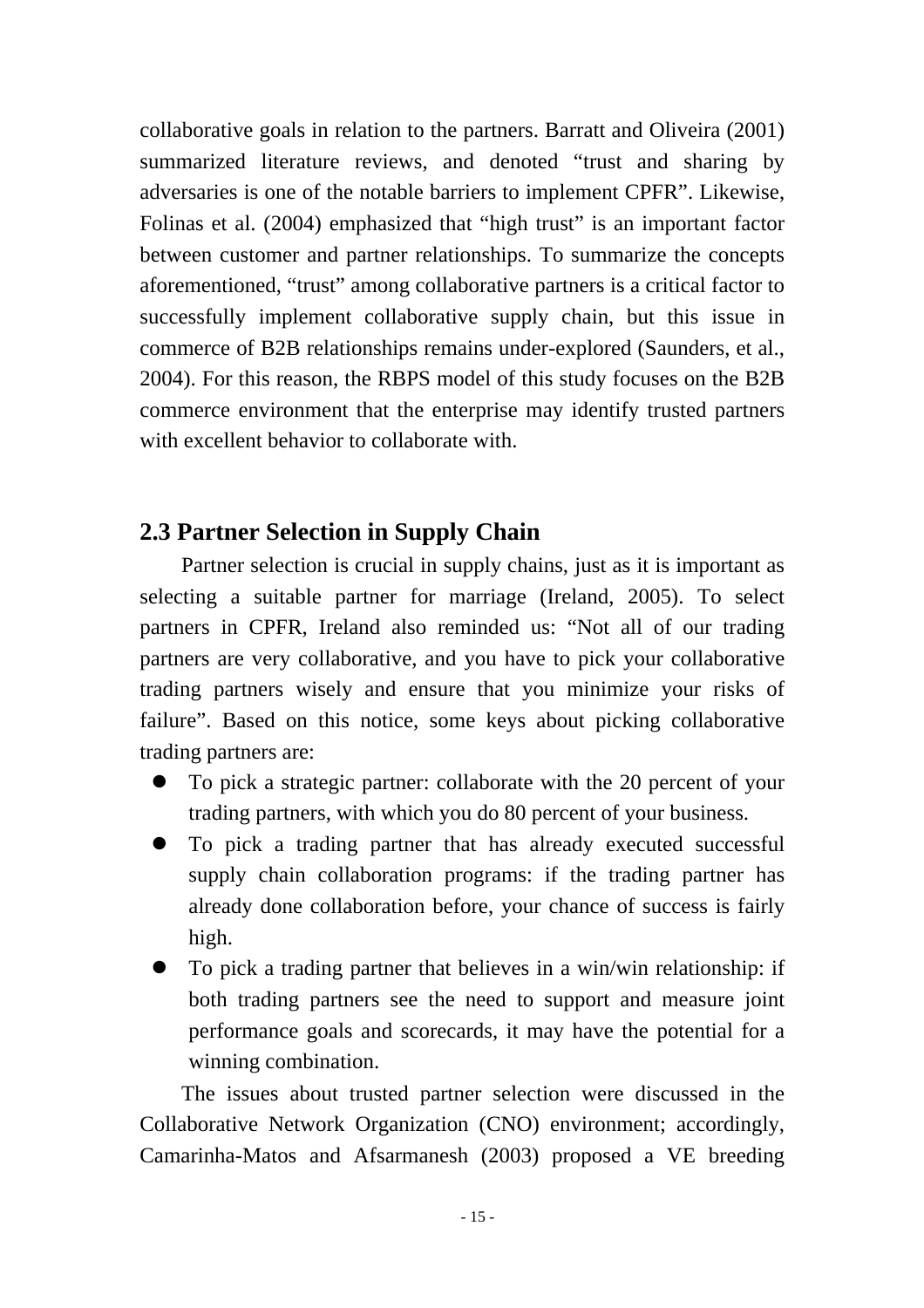environment (VBE) to overcome the problem that select trusted partners to form a VE in a temporary relationship. Namely, for each business opportunity found by one of the VBE members, a subset of the VBE enterprises, or find external partners in case some skill or capacities are not available internally, maybe chosen to form a VE for that specific business opportunity (see Fig. 2.4). The VBE provide the centralized management functions such as access rights management, performance history of service provider, service assessment/certification function, and intelligent search/selection/filtering lookup function etc.



Fig. 2.4 VE breeding environment (VBE)

There are extensive literatures on partner selection in the supply chain or VE/VO fields. Summarizing these literatures, the research issues related to suitable partner selection can be divided into two categories: selection methods and selection criteria. The partner selection methods include qualitative, quantitative, optimization methods and Multi-Agents Systems (MAS), the fuzzy preference programming method, integer programming, integrated analytic hierarchy process (AHP), the voting AHP, colony optimization, agent-based Contract Net Protocol (CNP) etc. (Mikhailov, 2002; Wu and Su, 2005; Liu and Hai, 2005; Fischer, Jahn and Teich, 2004; Jiao, You and Kumar, 2006). Meanwhile, the selection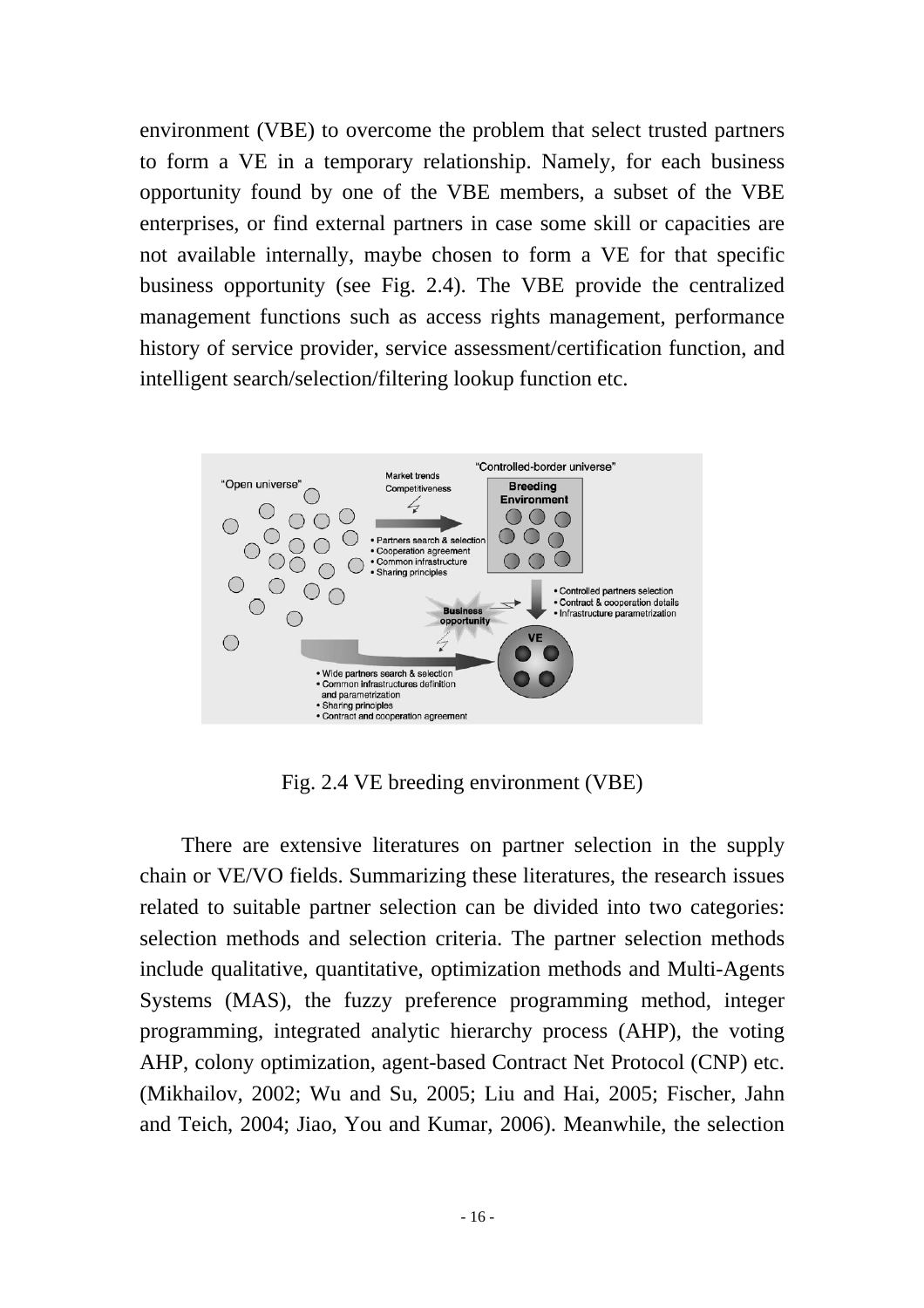criteria used in partner selection can refer to the 23 criteria of Dickson, including net price, delivery, quality etc. (Dickson, 1996).

However, in traditional buyer-seller relationships, the selection methods aforementioned deal with the information elements, used to evaluate the candidates, were provided by the suppliers and seems to address the weights of criteria, neglect to the source of testimonies for evaluating the candidates. Additionally, the selection criteria primarily focus on the capabilities and core competence of supplier candidates. Research issues related to inter-organizational trust are important to collaboration fields, but are overlooked in traditional studies of supply chains.

## **2.4 Inter-Organizational Trust**

Trust is an important factor in collaborative supply chain and virtual organization/enterprise (VO/VE); similarly, trust is a critical factor in fostering commitment among supply chain partners. Lack of trust among supply chain, partners frequently leads to inefficient performance owing to increasing transaction costs associated with the verification, inspection and certification of trading partners (Kwon and Suh, 2004). However, trust is not a simple phenomenon and encompasses constructs as diverse as ethics, morals, emotions, values, and natural attitudes (Kasper-Fuehrer and Ashkanasy, 2001).

There are numerous definitions of trust. However, trust has been studied in diverse contexts, by researchers from various disciplines and backgrounds, and numerous definitions have been developed. Seppanen, Blomqvist and Sundqvist (2007) reviewed studies of inter-organization trust conducted from 1990 to 2003, and identified numerous differences in both its conceptualization and operation; notably, the measurement and methodology used to study trust in inter-organizational relationships also varied. Specifically, Seppanen (2007) combined different theoretical approaches, including both the transaction cost economics and socio-psychology approaches, to capture the multi-dimensional and complex nature of trust. The economic approach to trust, including competence, predictability, contracts, etc, is frequently calculative,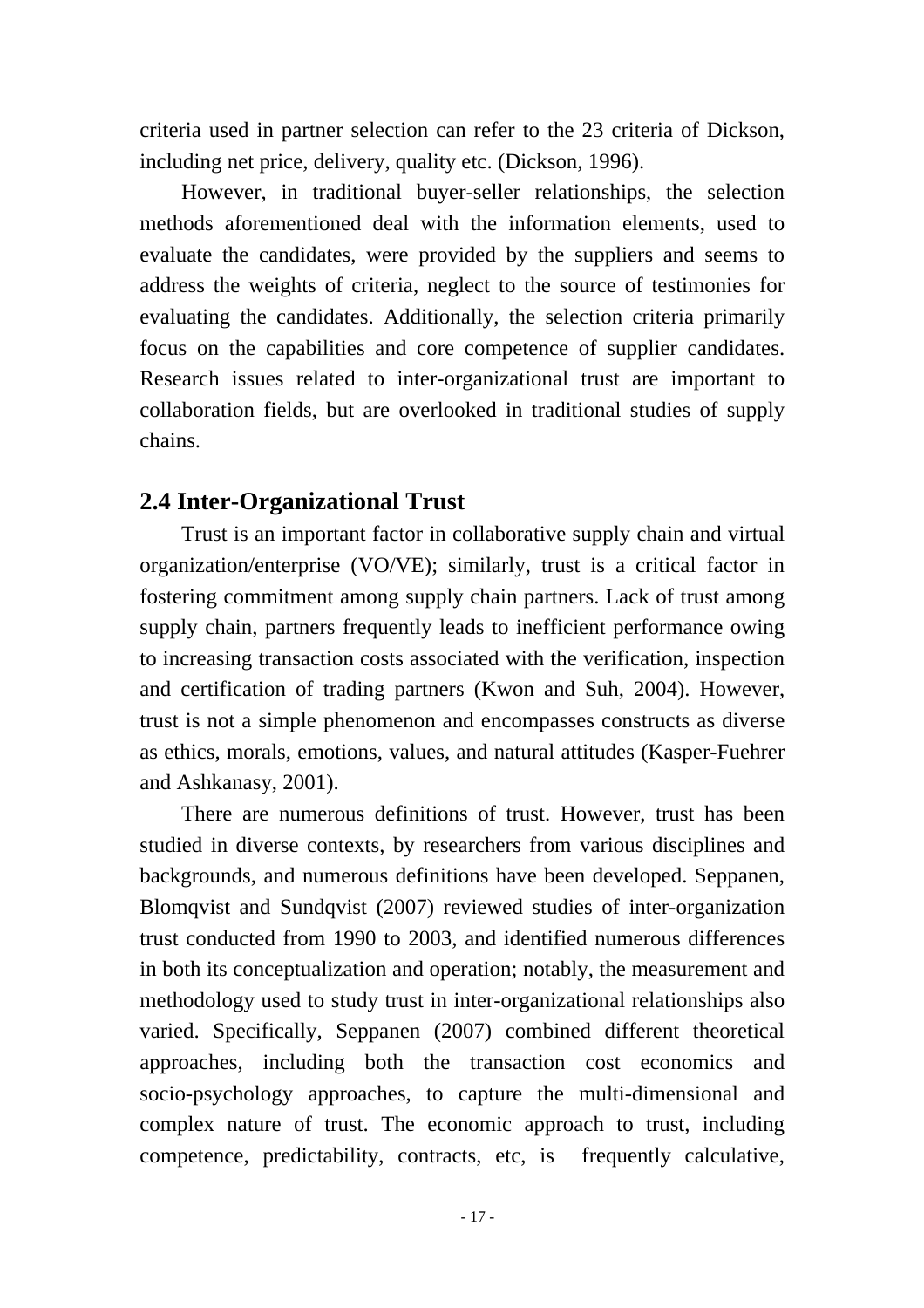stressing its risk-reducing nature, and enhancing predictions or expectations regarding the future behavior of other actors. In contrast, the socio-psychological approach to trust, such as goodwill, reliability, benevolence etc, focuses on agent expectations that trading partners will behave in a mutually acceptable manner, and will act fairly when presented with opportunities.

Ba and Pavlou (2002) denoted that trust has been considered crucial in the online transaction process in traditional exchanges, and stressed that two distinct trust types as benevolence and credibility can mitigate information asymmetry by reducing transaction- specific risks, therefore generating price premiums for reputable sellers. Sako and Helper (1998) indicated trust as "an expectation held by an agent that its trading partner will behave in a mutually acceptable manner" and examined the determinants of inter-organizational trust by using survey data over 1000 suppliers of automotive industry; additionally, Sako then proposed three types of trust as goodwill trust, contract trust and competence trust. Norman (2002) used survey data to examine factors associated with a firm's protection of knowledge from unwanted appropriation by an alliance partner, he depicted that a firm's evaluation of the risk of a partner engaging in opportunistic behavior is most closely associated with the level of goodwill trust.

Ratnasingam (2001) synthesized multiple discussions about trust and identified three basic types of trust, namely: (1) competence trust, (2) predictability trust and (3) goodwill trust (see Table 2.2)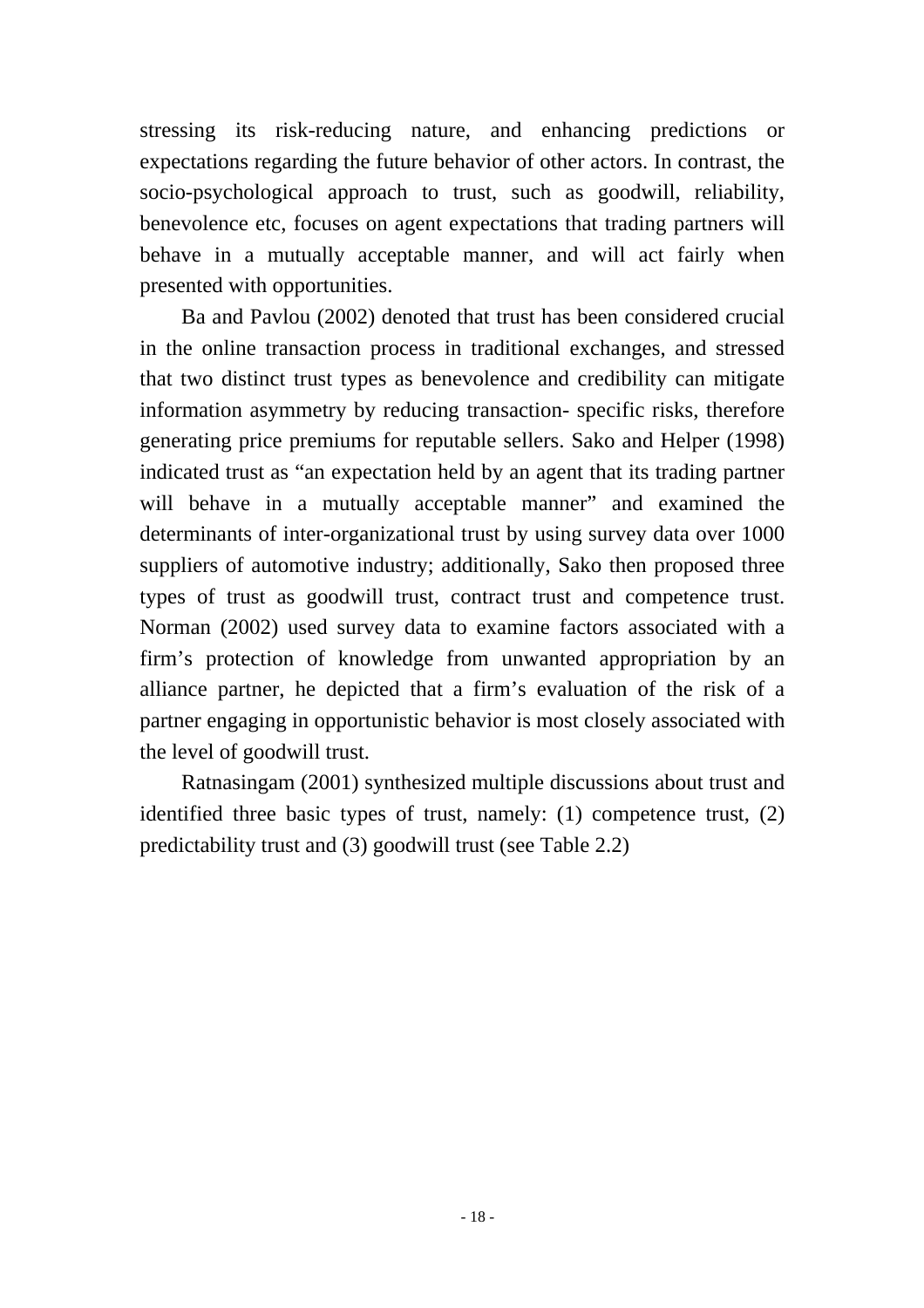| <b>Types of Trust</b><br>Sources     | 1 <sup>st</sup> Stage<br>Competence<br><b>Trading Partner Trust</b><br><b>Economic Foundation</b> | 2 <sup>nd</sup> Stage<br>Predictability<br><b>Trading Partner Trust</b><br>Familiarity<br>Foundation | 3rd Stage<br>Goodwill<br><b>Trading Partner Trust</b><br>Empathic<br>Foundation |
|--------------------------------------|---------------------------------------------------------------------------------------------------|------------------------------------------------------------------------------------------------------|---------------------------------------------------------------------------------|
| Zucker (1986)                        | Process-based trust                                                                               | Characteristics-based trust                                                                          | Institutional-based trust                                                       |
| Gabarro (1987)                       | Character<br>Role competence                                                                      | Judgment                                                                                             | Motives/<br>Intentions                                                          |
| Sako (1992)                          | Contractual                                                                                       | Competence                                                                                           | Goodwill                                                                        |
| and<br>Barney<br>Hansen(1994)        | Weak form of trust                                                                                | Semi-strong form of trust                                                                            | Strong form of trust                                                            |
| Mayer, Davis<br>and Schoorman (1995) | Ability                                                                                           | Integrity                                                                                            | Benevolence                                                                     |
| McAllister (1995)                    | Cognitive                                                                                         | Cognitive $\rightarrow$ affective                                                                    | Affective                                                                       |
| Lewicki and<br>Bunker (1996)         | Deterrence/<br>Calculus                                                                           | Knowledge                                                                                            | Identification                                                                  |
| Mishra (1996)                        | Competence                                                                                        | Reliability                                                                                          | Openness<br>Care<br>Concern                                                     |
| Dyer and Chu (2000)                  | Reliability                                                                                       | Fairness                                                                                             | Goodwill                                                                        |

Table 2.2 Types of trust in business relationships

The three types of inter-organizational trust that Ratnasingam (2001) proposed were described as: First, competence trust determines the ability, skills, competence, and technical knowledge of trading partners to transact correctly. Second, predictability trust depends on the ability of one party make forecasts, predictions and judgments regarding their partner based on previous experience. Finally, goodwill trust involves dependence on the care, concern, honesty and benevolence of a trading partner (see Table 2.3).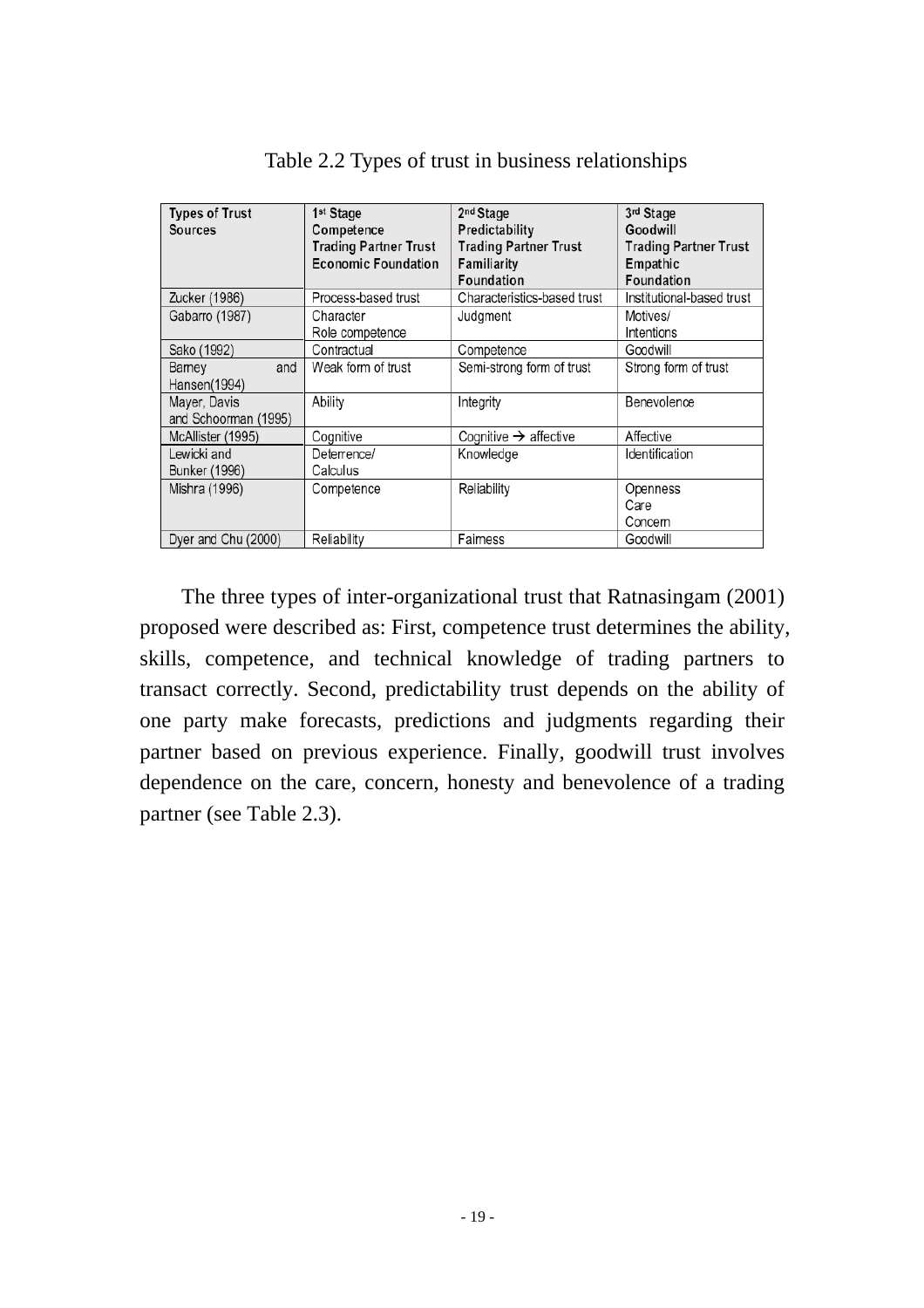| Construct                    | Sub-Concepts            | Definition                                                                                                                                                                                                                                                                                                                                                                |
|------------------------------|-------------------------|---------------------------------------------------------------------------------------------------------------------------------------------------------------------------------------------------------------------------------------------------------------------------------------------------------------------------------------------------------------------------|
| Trust in Trading<br>Partners |                         | behaviors that determine<br>Trust<br>competence,<br>predictability, and goodwill types of trading partner trust:                                                                                                                                                                                                                                                          |
|                              | Competence<br>Trust     | Reliance upon the ability, skills, knowledge, and<br>competence of a trading partner to perform business-to-<br>business e-commerce correctly and completely.<br>Competence trust examines a trading partner's ability,<br>skills, and level of competence to undertake e-commerce<br>operations and fulfill expectations.                                                |
|                              | Predictability<br>Trust | Reliance upon the consistent behaviors of trading<br>partners that allow another trading partner to make<br>predictions and judgments based on prior experiences.<br>Predictability trust examines trading partners' consistent<br>behaviors based on past experiences.                                                                                                   |
|                              | Goodwill<br>Trust       | Reliance upon the care, concern, honesty, and<br>benevolence shown by trading partners that allow the<br>other trading partner to further invest in the trading<br>partner relationship. Goodwill trust examines a trading<br>partner's honesty, care, and concern as well as the<br>willingness to share information, cooperate, and commit<br>to long-term investments. |

#### Table 2.3 The definitions of three types of inter-organization trust

Saunders (2004) noted that trust is a complex construct and explores in depth five key dimensions of trust that have been discussed most frequently: *benevolence, integrity, competence, predictability, and openness*, they are described as:

- The main purpose for benevolence is to guard against opportunism on the part of the trustees; similarly, a trustee with benevolent intentions does not take advantage of such opportunities at the expense of the trusting party.
- The integrity means the trustor's perception that the trustee adheres to a set of principles that the trustor finds acceptable.
- The competence is the expectation of technically competent role performance; accordingly, it relates to a partner's ability to perform according to the specified agreement or contract.
- The predictability means the other party's behavior is predictable or acts in accordance with expectations.
- The openness means the other party is willing to share information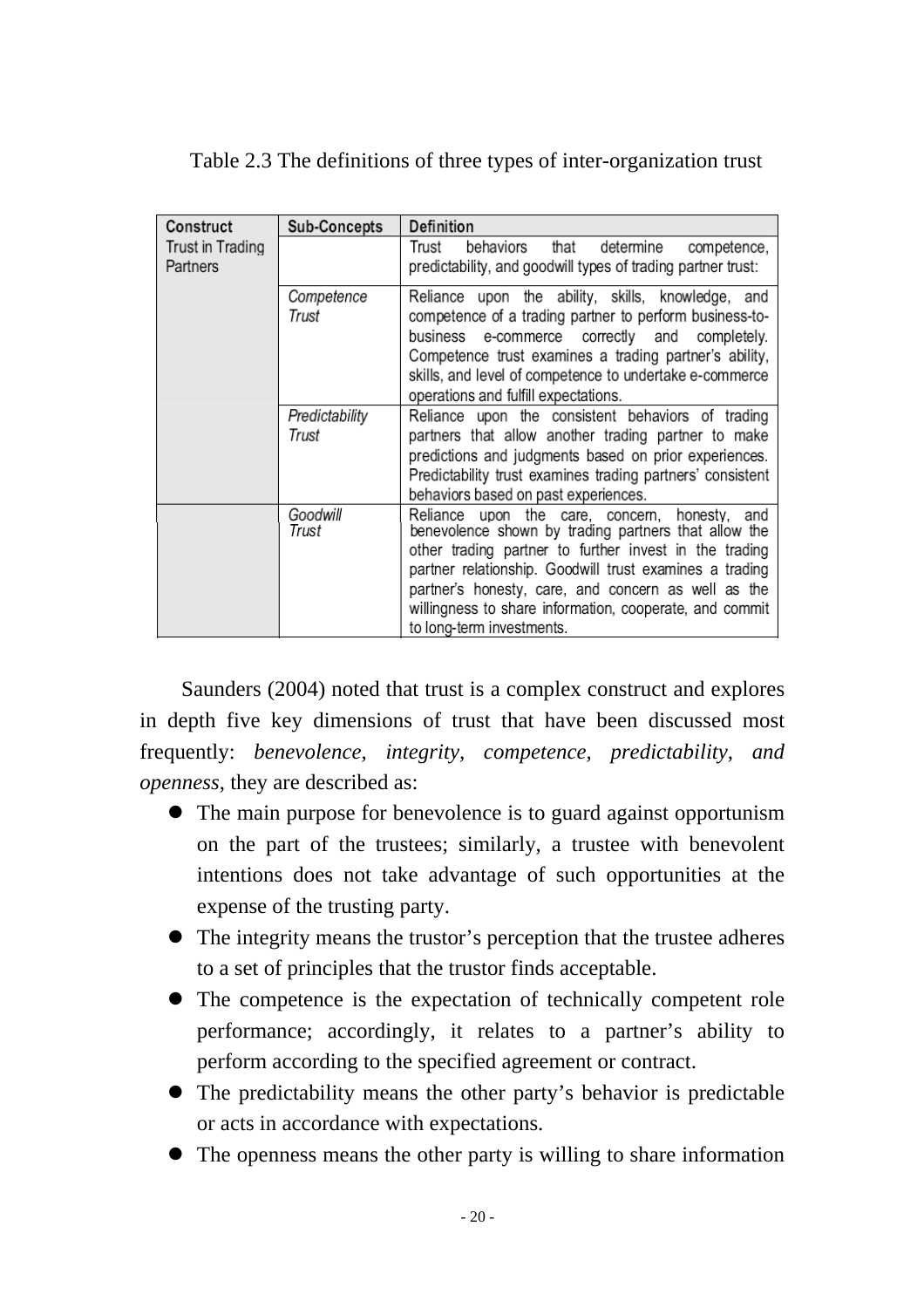about its business.

These five dimensions are consistent with three types of trust proposed by Ratnasingam (2005) in business relationships including competence trust (economic foundation), predictability trust (familiarity foundation or track record), and goodwill trust (empathy foundation).

### **2.5 Initial Trust and Reputation**

Trust has traditionally been studied in terms of long-term relationships; accordingly, trust builds incrementally and accumulates over time. Relationships among participants in collaborative supply chain as virtual business relationships may be characterized by project-based manner, neither without past history of interaction, nor any plan for future cooperation. This does not mean that trust can not exist in temporary groups; on the contrary, trust in initial relationships can often be high (Kasper-Fuehrer and Ashkanasy, 2001). Additionally, Jarvenpaa and Leidner (1998) noted that trust is crucially important in new and temporary organizations, since it acts as a substitute for the traditional mechanisms of control and coordination.

Initial trust lies in the temporal context of trust development. Koufaris and Hampton-Sosa (2004) defined that the initial trust is willingness to rely on a third party following the initial interaction with that party, yet the initial trust beliefs can be formed without any prior experience or interaction between two parties. Hampton-Sosa demonstrated that perceived reputation positively influenced initial trust in a firm; restated, despite the lack of previous experience with a company, new customers could form opinions regarding its reputation, and these perceptions impacted their initial trust in the company.

Kwon and Suh (2004) contended that successful supply chain performance is based on a high level of trust and a strong commitment among supply chain partners. Kwon demonstrated that partner reputation in business transactions significantly and positively impacts level of trust; meanwhile, partner's reputation is a critical trust building agent for individuals with no experience of interaction with a firm.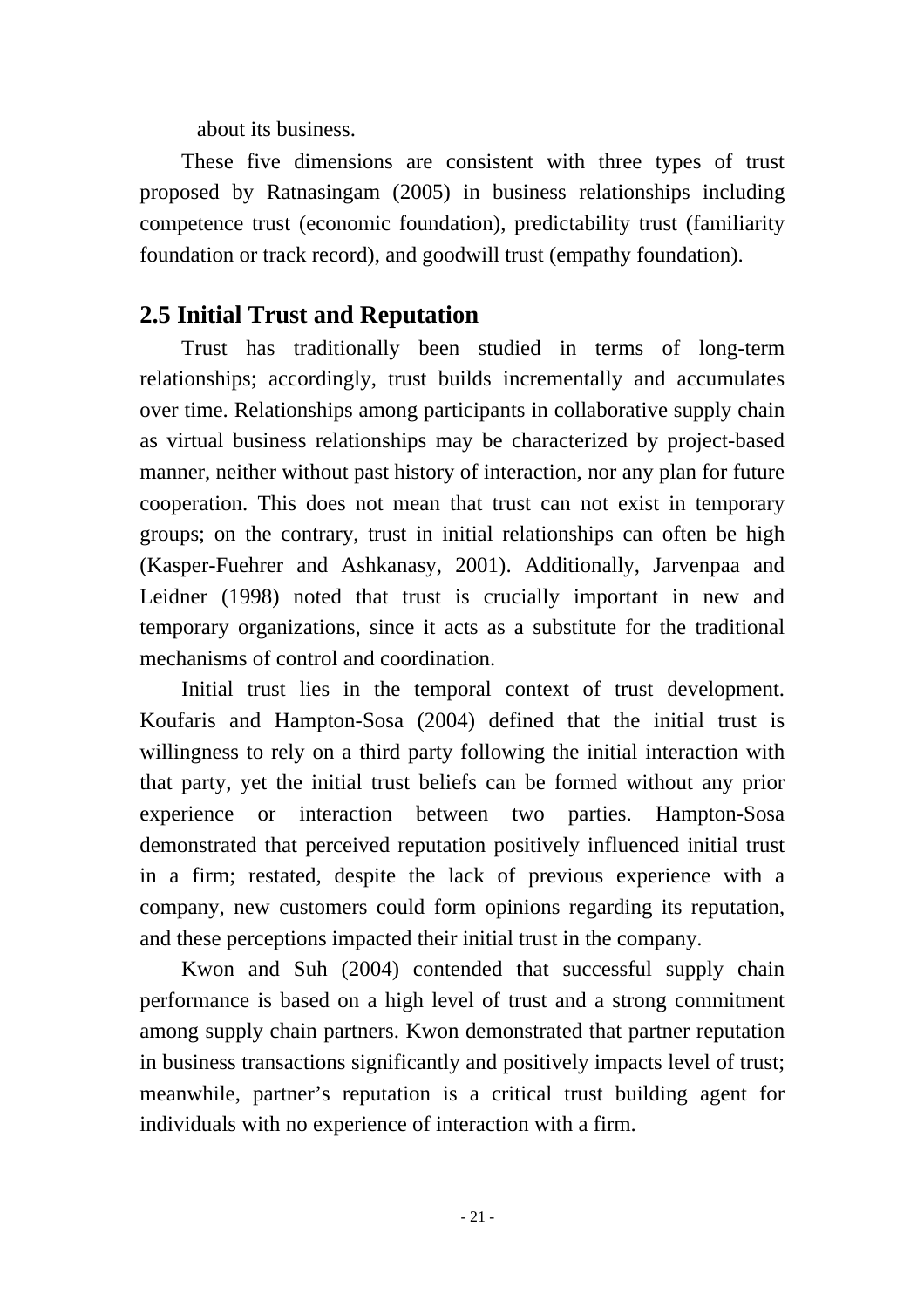## **2.6 Reputation System and Referral System**

Reputation is defined as 'what is generally said or believed about the character or standing of a person or thing'. Additionally, reputation system is based on allowing parties to rate each other, and to use the aggregation information as ratings of a specific party and derive the score in the form of reputation or trust, which can assist other parties in deciding whether to do business with that party in the future (Josang, et al., 2007). Resnick, Seckhauser, Friedman and Kuwabara (2000) explained why reputation system is so important in fostering trust among strangers. First, when people interact with one another over time, past history informs them of their abilities and dispositions. Second, expectations of reciprocity or retaliation in future interactions create an incentive for good behavior.

Reputation system can be considered a collective measure of trustworthiness base on the referrals or ratings from members in a community. Therefore, there are two fundamental aspects to consider (Josang and Ismail, 2002):

- Propagation mechanism: This enables entities to obtain the needed information to calculate reputation score.
- Reputation engine: This calculates the value of user reputation ratings using various inputs, including feedback from other parties.

There are two available approaches for entities to implement reputation information propagation (Josang, Ismail and Boyd, 2007):

 $\bullet$  Centralized approach:

As e-Bay, the central authority as reputation center that collects all the ratings, then derives a reputation score for all participants, and makes all information publicly available. Figure 2.5 shows a centralized reputation system, where parties (e.g., A and C) denote interaction for business and then save the ratings of other party in the centralized database. Consequently, the updated database provides the history of ratings of specific party for all participants to see, and it can be used to decide whether or not to transact with a particular party.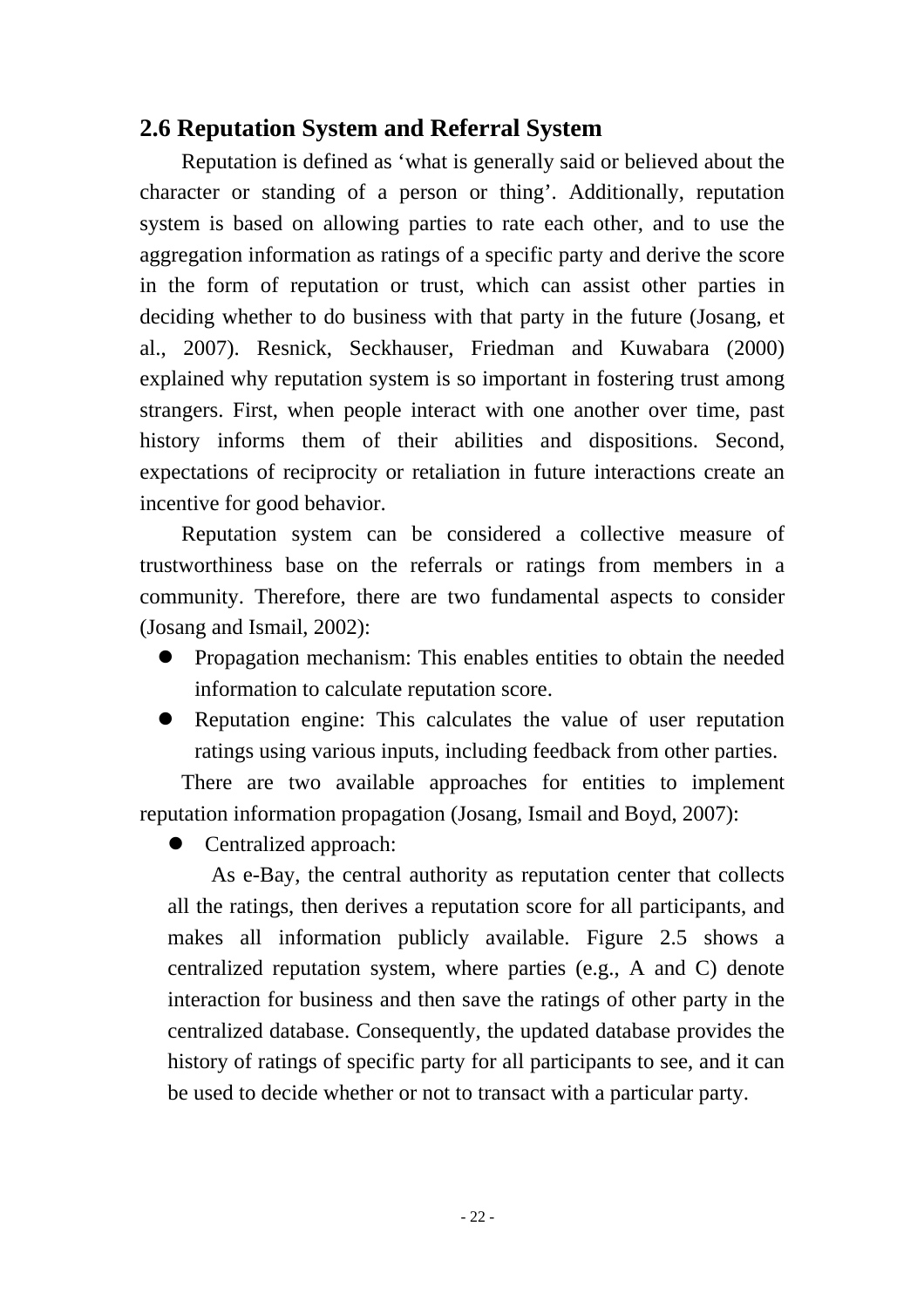

Fig. 2.5 The framework of centralized reputation system

Distributed approach:

In this approach, every participant keeps and manages the ratings of reputation of other party. Whenever there is a need, users can ask others for the required reputation values. Specifically, each participant records the opinion about each experience with other parties, and provides this information on request from relying parties. For example, when a relying party 'A' considers transacting with other target party 'B', he has to find the distributed members, who have had experiences with B, to obtain the testimonies or ratings about B and decide whether or not to transact with that one (see Fig. 2.6).



Fig. 2.6 The framework of distributed reputation system

The referral system can be used to find available resource or target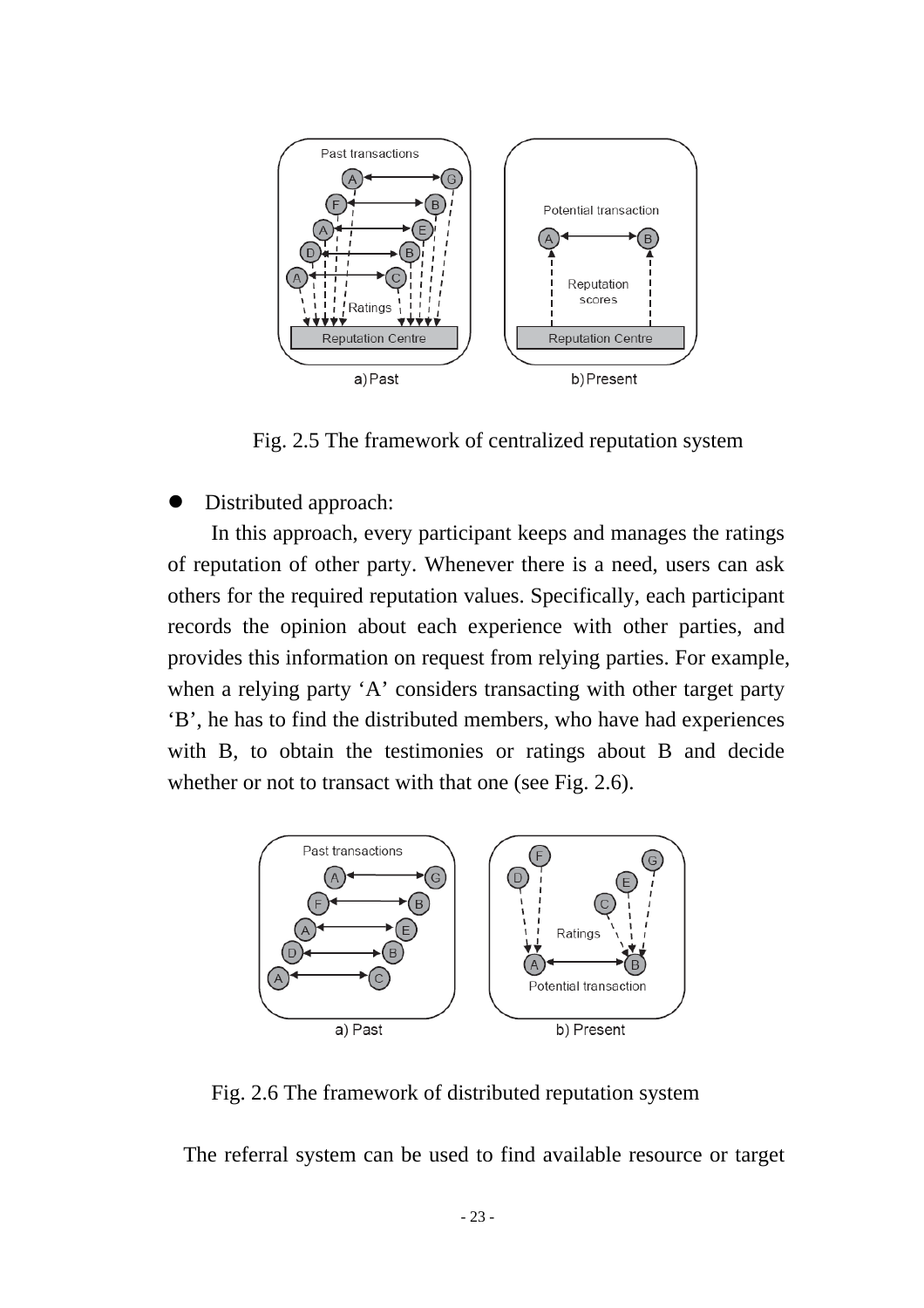partners in the distributed environment. The basic idea of this concept is that a request specifies what information is being sought, from the requestor sends to the selected acquaintances, and then the response, if given, includes an answer or a referral. A party answers only if it is reasonably confident of its expertise matching the request. On the other hand, a referral is given only if the referring party has sufficient confidence in the relevance of the party being referred (Yu and Singh, 2003). For example, if A, a requestor, want to find a trusted car mechanic, and she trusts B and C, also B and C trust D. Then, B, C, and D, as recommenders, refer E to A, and A can derive a measure of trust in E based on the referrals of B, C, and D and combined with her trust in recommenders (see Fig. 2.7).



Fig. 2.7 Trust derived from referral system

The semantic of ratings, reputation scores and trust measures are important in order for participants to be able to interpret those measures. The classification of trust and reputation measure can be described as: (1) Subjective and specific measures, (2) subjective and general measures, (3) objective and specific measures, and (4) objective and general measures. Furthermore, the *specific* measure relates to a specific trust aspect like product quality, but *general* measure is supposed to an average of all aspects. On the other hand, the *subjective* measure means the rater rates the trustee based on subjective judgment, but the *objective* measure